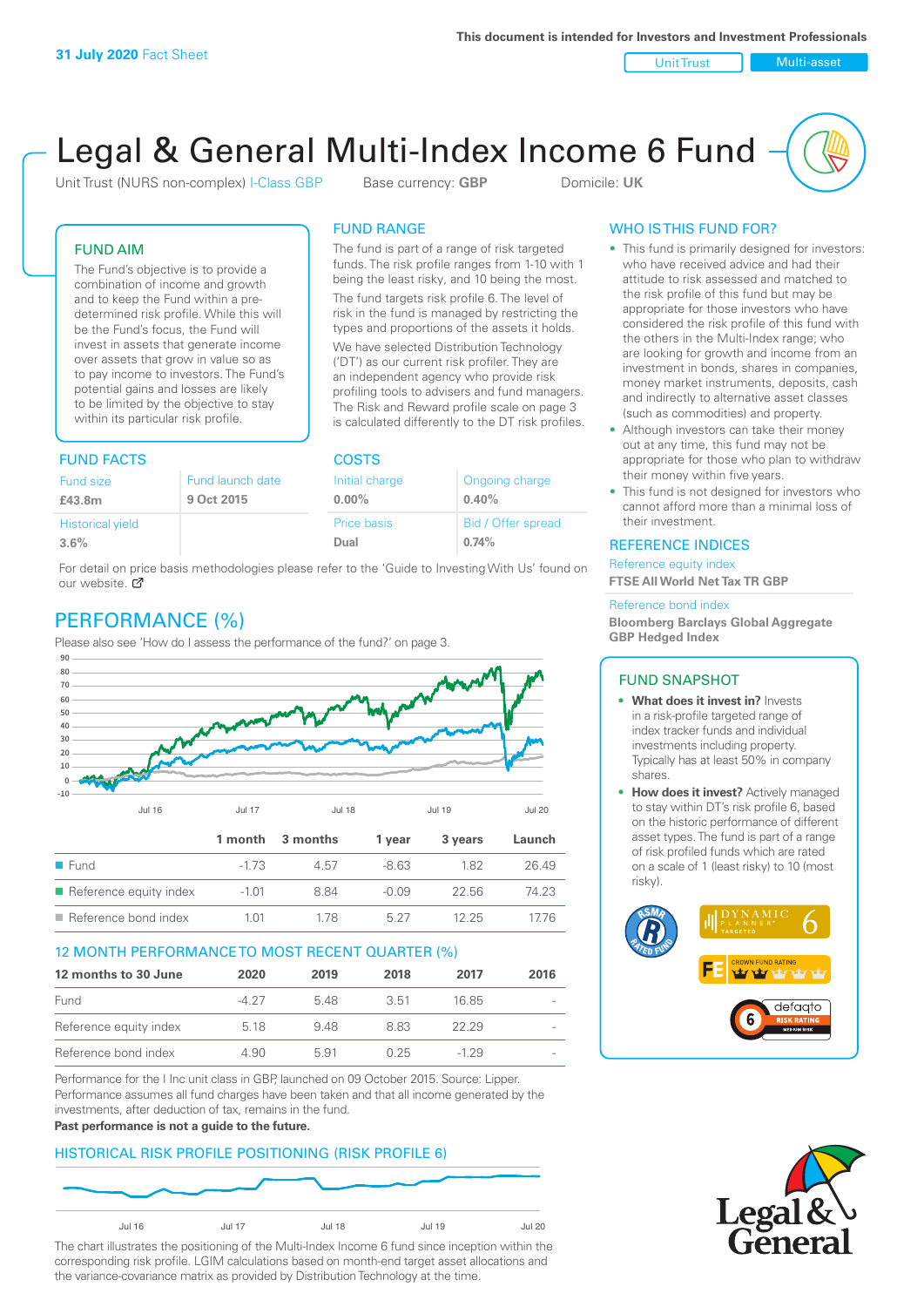# Legal & General Multi-Index Income 6 Fund

Unit Trust (NURS non-complex) I-Class GBP

# PORTFOLIO BREAKDOWN

All data source LGIM unless otherwise stated. Totals may not sum due to rounding.





#### FUND MANAGERS

The fund managers have responsibility for managing the multi-index fund range. They are part of the Multi-Asset Funds (MAF) team in LGIM. This team focuses on designing and managing multi-asset funds that are tailored to match the specific objectives of various client types. The team sits within a wider Asset Allocation team which combines both depth of experience with a broad range of expertise from different fields, including fund management, investment consulting and risk management roles.

# TOP 10 HOLDINGS (%)

| <b>L&amp;G UK Index Trust</b>                                    | 11.4 |
|------------------------------------------------------------------|------|
| iShares UK Dividend UCITS ETF                                    | 7.9  |
| L&G Emerging Markets Government Bond (US\$) Index Fund           | 7.8  |
| L&G Emerging Markets Government Bond (Local Currency) Index Fund | 7.3  |
| L&G High Income Trust                                            | 7.1  |
| L&G Global Emerging Markets Index Fund                           | 5.7  |
| L&G US Index Trust                                               | 5.2  |
| <b>L&amp;G Pacific Index Trust</b>                               | 5.1  |
| L&G European Index Trust                                         | 5.0  |
| L&G Global Listed Infrastructure Index Fund                      | 3.6  |

**Important:** Due to exceptional market conditions, spreads are currently volatile and may be higher than indicated. To see the latest spread visit www. legalandgeneral.com/chargesandfees